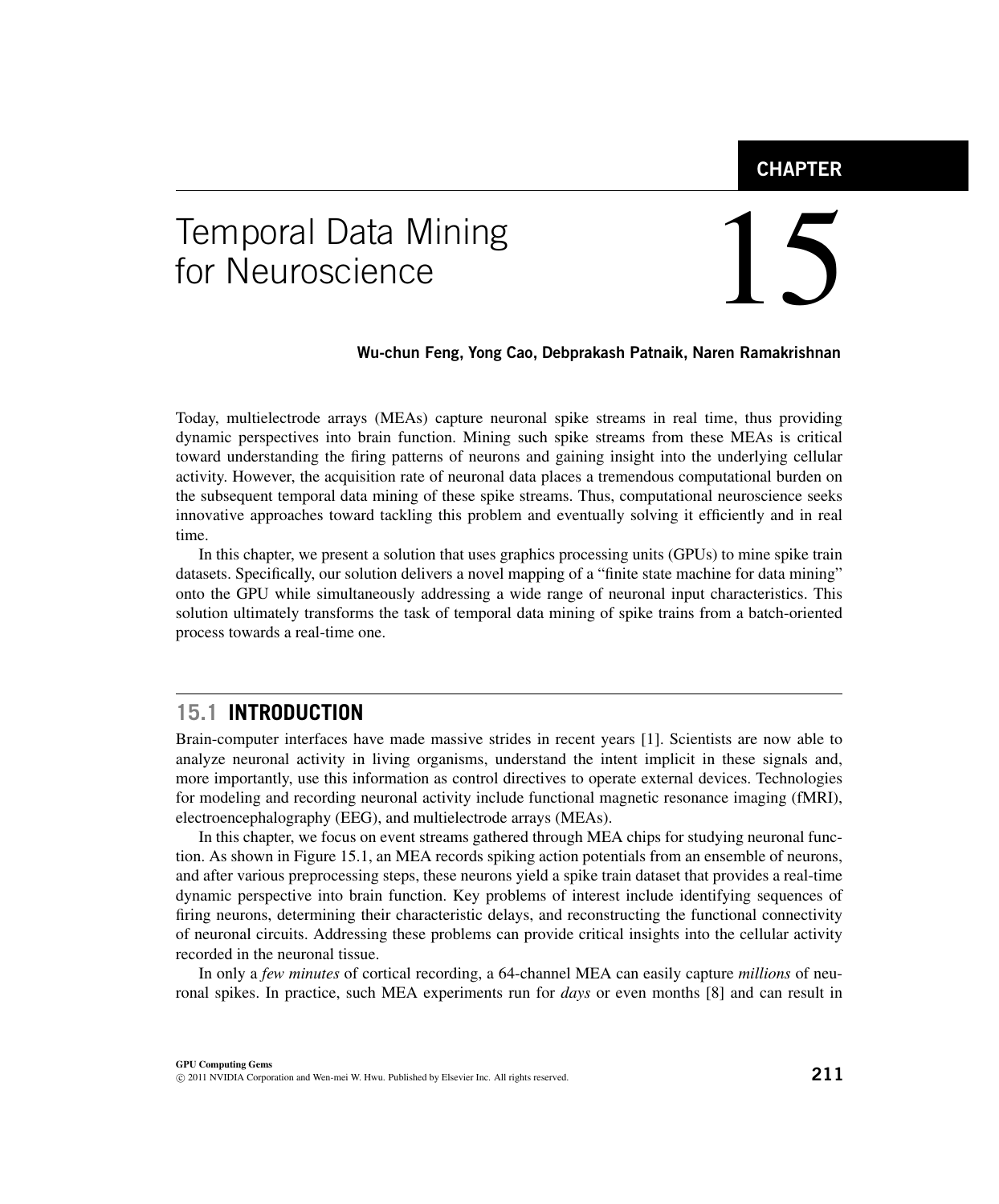

## **FIGURE 15.1**

Spike trains recorded from a multielectrode array (MEA) are mined by a GPU to yield frequent episodes, which can be summarized to reconstruct the underlying neuronal circuitry.

*trillions* to *quadrillions* of neuronal spikes. From these neuronal spike streams, we seek to identify (or mine for) *frequent episodes* of repetitive patterns that are associated with higher-order brain function. The mining algorithms of these patterns are usually based on finite state machines [3, 5] and can handle temporal constraints [6]. The temporal constraints add significant complexity to the state machine algorithms as they must now keep track of what part of an episode has been seen, which event is expected next, and when episodes interleave. Then, they must make a decision of which events to be used in the formation of an episode.

# **15.2 CORE METHODOLOGY**

We model a spike train dataset as an event stream, where each symbol/event type corresponds to a specific neuron (or clump of neurons). In addition, the dataset encodes the occurrence times of these events.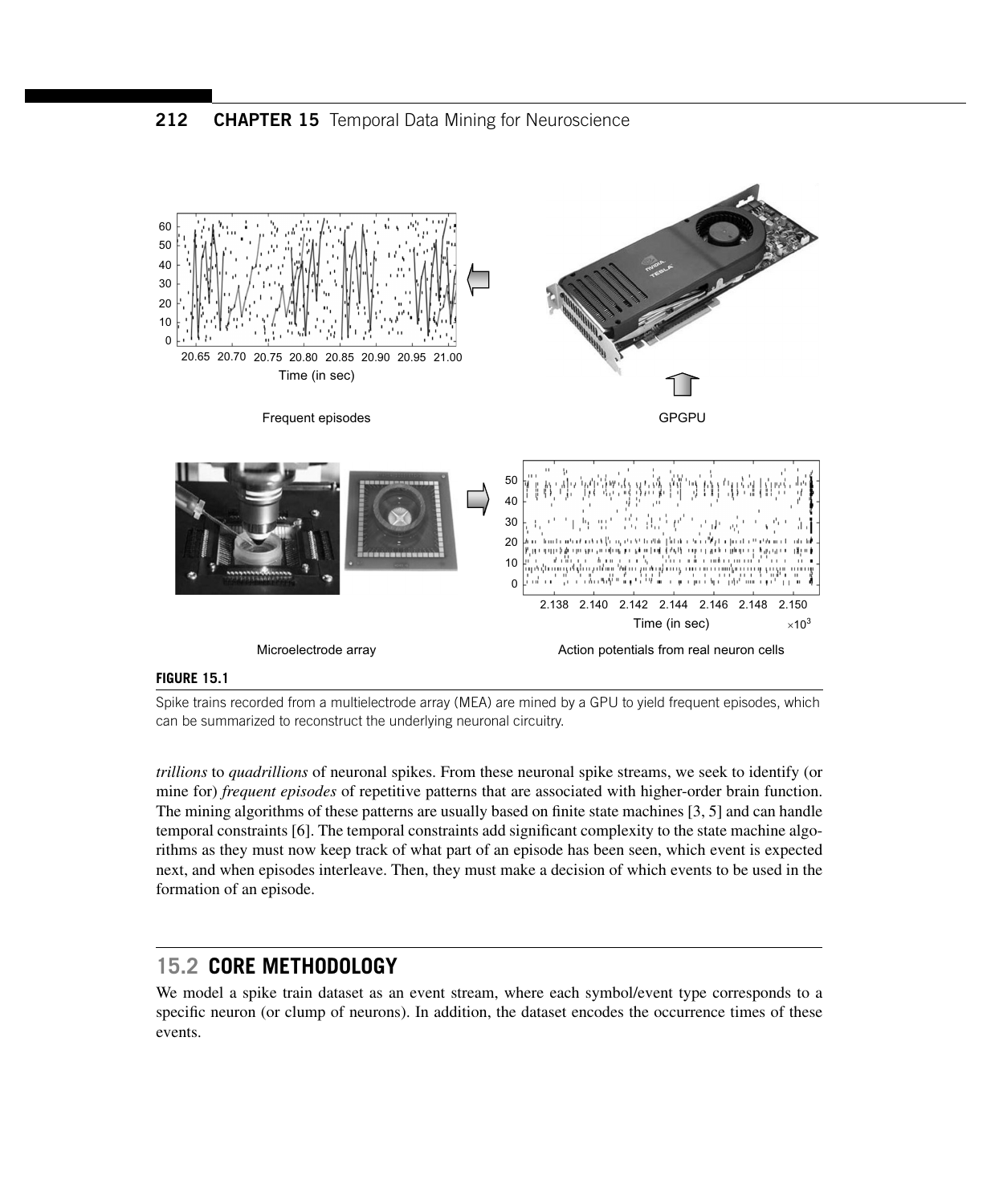Temporal data mining of event streams aims to discover interesting patterns that occur frequently in the event stream, subject to certain timing constraints. More formally, each pattern (i.e., episode) is an ordered tuple of event types with temporal constraints. For example, the episode shown below describes a pattern where event *B* must occur at least  $t_{low}^1$  after event *A* and at most  $t_{high}^1$  after event *A* and event *C* must occur at least  $t_{low}^2$  after event *B* and at most  $t_{high}^2$  after event *B*.

$$
\left(A \xrightarrow{(t^1_{low}, t^1_{high}]} B \xrightarrow{(t^2_{low}, t^2_{high}]} C\right)
$$

The preceding is a size-three episode because it contains three events.

Episodes are mined by a generate-and-test approach; that is, we generate numerous candidate episodes that are counted to ascertain their frequencies. This process happens levelwise: search for one-node episodes (single symbols) first, followed by two-node episodes, and so on. At each level, size- $N$  candidates are generated from size- $(N-1)$  frequent episodes, and their frequencies (i.e., counts) are determined by making a pass over the event sequence. Only those candidate episodes whose count is greater than a user-defined threshold are retained. The most computationally expensive step in each level is the counting of all candidate episodes for that level. At the initial levels, there are a large number of candidate episodes to be counted in parallel; the later levels only have increasingly fewer candidate episodes.

The frequency of an episode is a measure that is open to multiple interpretations. Note that episodes can have "junk" symbols interspersed; for example, an occurrence of event A followed by B followed by C might have symbol D interspersed, whereas a different occurrence of the same episode might have symbol F interspersed. Example ways to define frequency include counting all occurrences, counting only nonoverlapped occurrences, and so on. We utilize the nonoverlapped count, which is defined as the maximum number of nonoverlapped instances of the given episode. This measure has the advantageous property of *antimonotonicity*; that is, the frequency of a subepisode cannot be less than the frequency of the given episode. Antimonotonicty allows us to use levelwise pruning algorithms in our search for frequent episodes.

Our approach is based on a state machine algorithm with interevent constraints [6]. Algorithm 1 shows our serial counting procedure for a single episode  $\alpha$ . The algorithm maintains a data structure *s*, which is a list of lists. Each list *s*[*k*] in *s* corresponds to an event type  $E_{(k)} \in \alpha$  and stores the times of occurrences of those events with event type  $E_{(k)}$  that satisfy the interevent constraint  $(t_{low}^{(k-1)}, t_{high}^{(k-1)})$ with at least one entry  $t_i \in s[k-1]$ . This requirement is relaxed for *s*[0], thus every time an event  $E_{(0)}$ is seen in the data, its occurrence time is pushed into *s*[0].

When an event of type  $E(k)$ ,  $2 \le k \le N$  at time *t* is seen, we look for an entry  $t_i \in s[k-1]$  such that  $t - t_j \in (t_{low}^{(k-1)}, t_{high}^{(k-1)}]$ . Therefore, if we are able to add the event to the list *s*[*k*], it implies that there exists at least one previous event with event type  $E_{(k-1)}$  in the data stream for the current event that satisfies the interevent constraint between  $E_{(k-1)}$  and  $E_{(k)}$ . After we apply this argument recursively, if we can add an event with event type  $E_{(|\alpha|)}$  to its corresponding list in *s*, then there exists a sequence of events corresponding to each event type in  $\alpha$  satisfying the respective interevent constraints. Such an event marks the end of an occurrence, after which the *count* for  $\alpha$  is incremented and the data structure *s* is reinitialized. Figure 15.2 illustrates the data structure *s* for counting  $A \stackrel{(5,10)}{\rightarrow} B \stackrel{(10,15)}{\rightarrow} C.$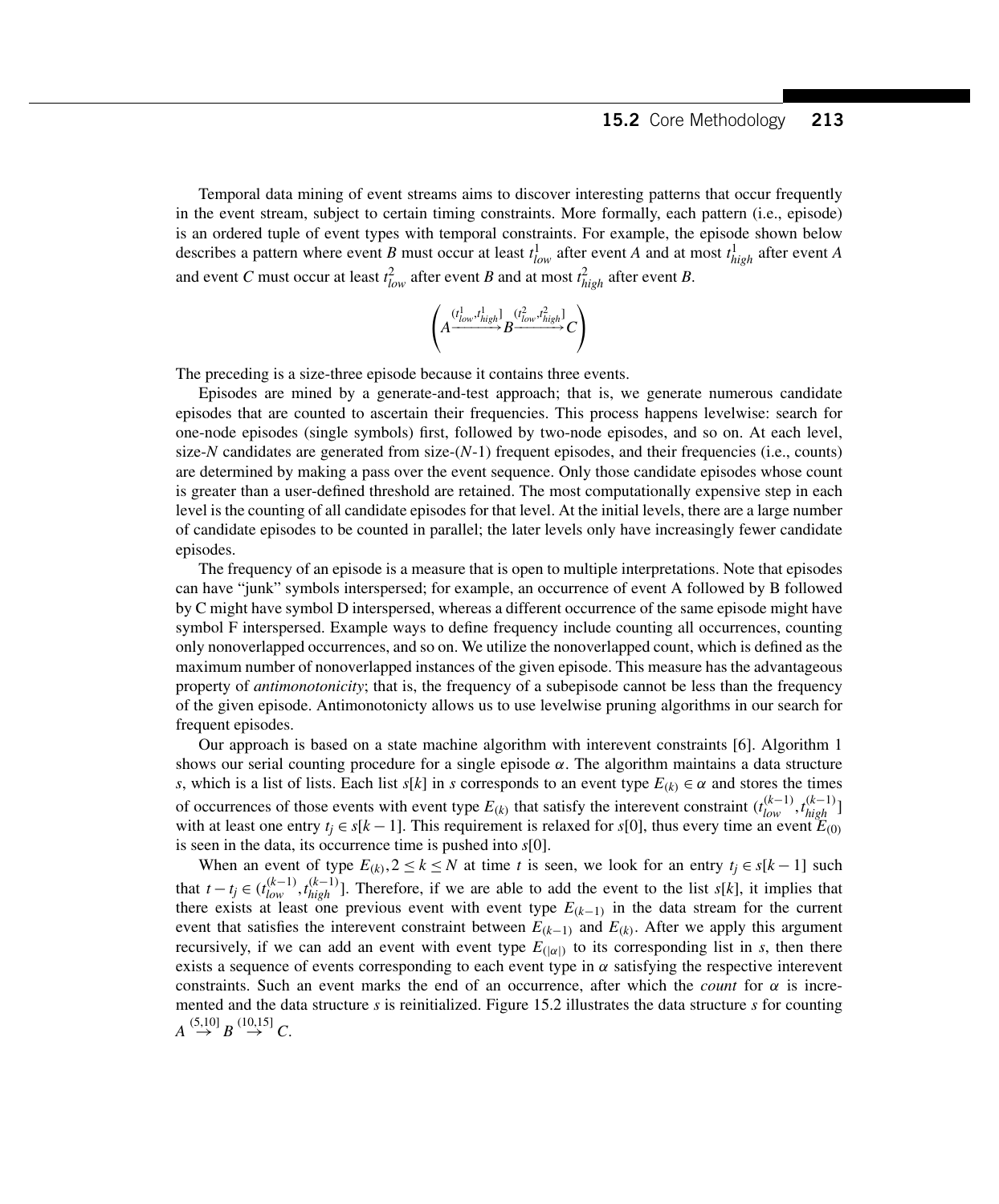**Algorithm 1:** Serial Episode Mining.

**Input:** Candidate *N*-node episode  $\alpha = \langle E_{(1)} \stackrel{(t_{low}^{(1)}, t_{high}^{(1)})}{\rightarrow}$ ... $E_{(N)}$  and event sequence  $S = \{(E_i, t_i) | i = 1...n\}$ . **Output:** Count of nonoverlapped occurrences of  $\alpha$  satisfying interevent constraints 1: *count* = 0;  $s = [[], \ldots, []]$  //List of  $|\alpha|$  lists 2: **for all**  $(E, t) \in S$  **do**<br>3: **for**  $i = |\alpha|$  down 3: **for**  $i = |\alpha|$  down to 1 **do**<br>4:  $E_{(i)} = i^{th}$  event type of 4:  $E_{(i)} = i^{th}$  event type of  $\alpha$ 5: **if**  $E = E_{(i)}$  **then**<br>6: *i***<sub>1000</sub> =** *i* – 1 6:  $i_{prev} = i - 1$ <br>7: **if**  $i > 1$  then if  $i > 1$  then 8:  $k = |s[i_{prev}]]$ <br>9: **while**  $k > 0$ while  $k > 0$  do 10:  $t_{prev} = s[i_{prev}, k]$ 11: **if**  $t_{low}^{(i_{prev})} < t - t_{prev} \leq t_{high}^{(i_{prev})}$  **then** 12: **if**  $i = |\alpha| - 1$  **then**<br>13: *count* **+ +;** *s* **= |** 13:  $count + +$ ;  $s = [[], ..., [[];]$ **break** Line: 1.2<br>14: **else** 14: **else** 15:  $s[i] = s[i] \cup t$ <br>16: **break** Line: 1.2 break Line: 1.2 17:  $k = k - 1$ <br>18: **else** 18: **else** 19:  $s[i] = s[i] \cup t$ 20: RETURN count



#### **FIGURE 15.2**

An illustration of the data structure *s* for counting  $A \overset{(5,10)}{\rightarrow} B \overset{(10,15)}{\rightarrow} C$ .

# **15.3 GPU PARALLELIZATION: ALGORITHMS AND IMPLEMENTATIONS**

To parallelize the aforementioned sequential counting approach on a GPU, we segment the overall computation into independent units that can be mapped onto GPU cores and executed in parallel to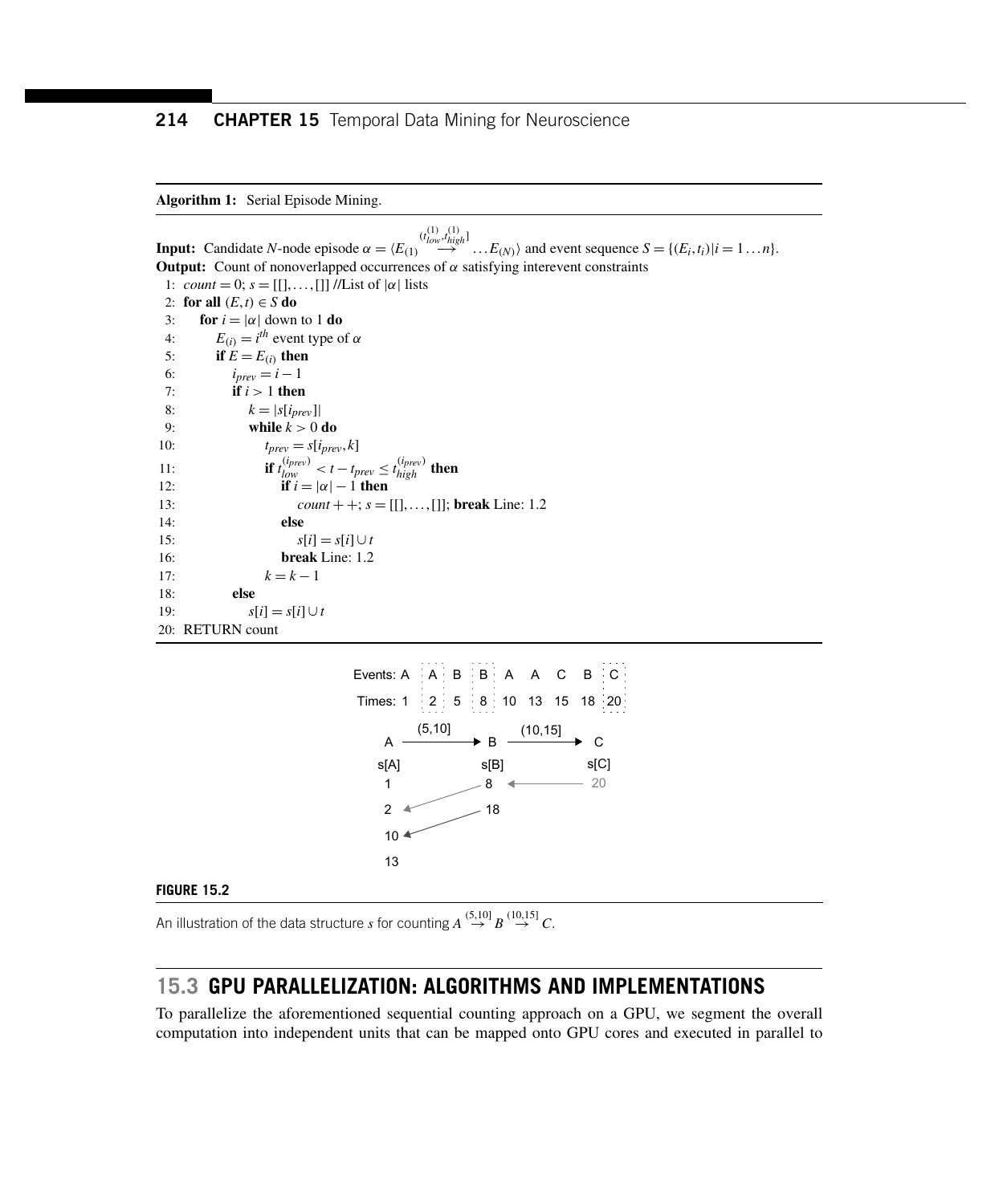fully utilize GPU resources. Different computation-to-core mapping schemes can result in different levels of parallelism, which are suitable for different inputs for the episode counting algorithm. Next, we present two computation-to-core mapping strategies, which are suitable for different scenarios with different sizes of input episodes. The first strategy, one thread per occurrence of an episode, is used for mining a very few episodes. The second strategy is used for counting many episodes.

## **15.3.1 Strategy 1: One Thread per Occurrence**

## *Problem Context*

This mapping strategy handles the case when we have a few input episodes to count. In the limit, mining one episode with one thread severely underutilizes the GPU. Thus, we seek an approach to increase the level of parallelism. The original sequential version of the mining algorithm uses a statemachine approach with a substantial amount of data dependencies. Hence, it is difficult to increase the degree of parallelism by optimizing this algorithm directly. Instead, we transform the algorithm by discarding the state-machine approach and decomposing the problem into two subproblems that can be easily parallelized using known computing primitives. The mining of an episode entails counting the frequency of nonoverlapped neuronal patterns of event symbols. It represents the size of the largest set of nonoverlapped occurrences. Based on this definition, we design a more data-parallel solution.

## *Basic Idea*

In our new approach, we find a superset of the nonoverlapped occurrences that could potentially be overlapping. Each occurrence of an episode has a start time and an end time. If each episode occurrence in this superset is viewed as a task/job with fixed start and end times, then the problem of finding the largest set of nonoverlapped occurrences transforms itself into a job-scheduling problem, where the goal is to maximize the number of jobs or tasks while avoiding conflicts. A greedy  $O(n)$  algorithm solves this problem optimally where  $n$  is the number of jobs. The original problem now decomposes into two subproblems:

- **1.** Find a superset of nonoverlapped occurrences of an episode
- **2.** Find the size of the largest set of nonoverlapped occurrences from the set of occurrences

The first subproblem can be solved with a high degree of parallelism as will be shown later in this chapter. We design a solution where one GPU thread can mine one occurrence of an episode. To preprocess the data, however, we perform an important compaction step between the searches of the next query event in the episode. This entailed us to investigate both a lock-based compaction method using atomic operations in CUDA as well as a lock-free approach with the CUDPP library. However, the performance of both compaction methods was unsatisfactory. Thus, in order to further improve performance, we adopted a counterintuitive approach that divided the counting process into three parts. First, each thread looks up the event sequence for suitable next events, but instead of recording the events found, it merely counts and writes the count to global memory. Second, an exclusive scan is performed on the recorded counts. This gives the offset into the global memory where each thread can write its "next events" list. The actual writing is done as the third step. Although each thread looks up the event sequence twice (first to count and second to write), we show that we nevertheless achieve better performance.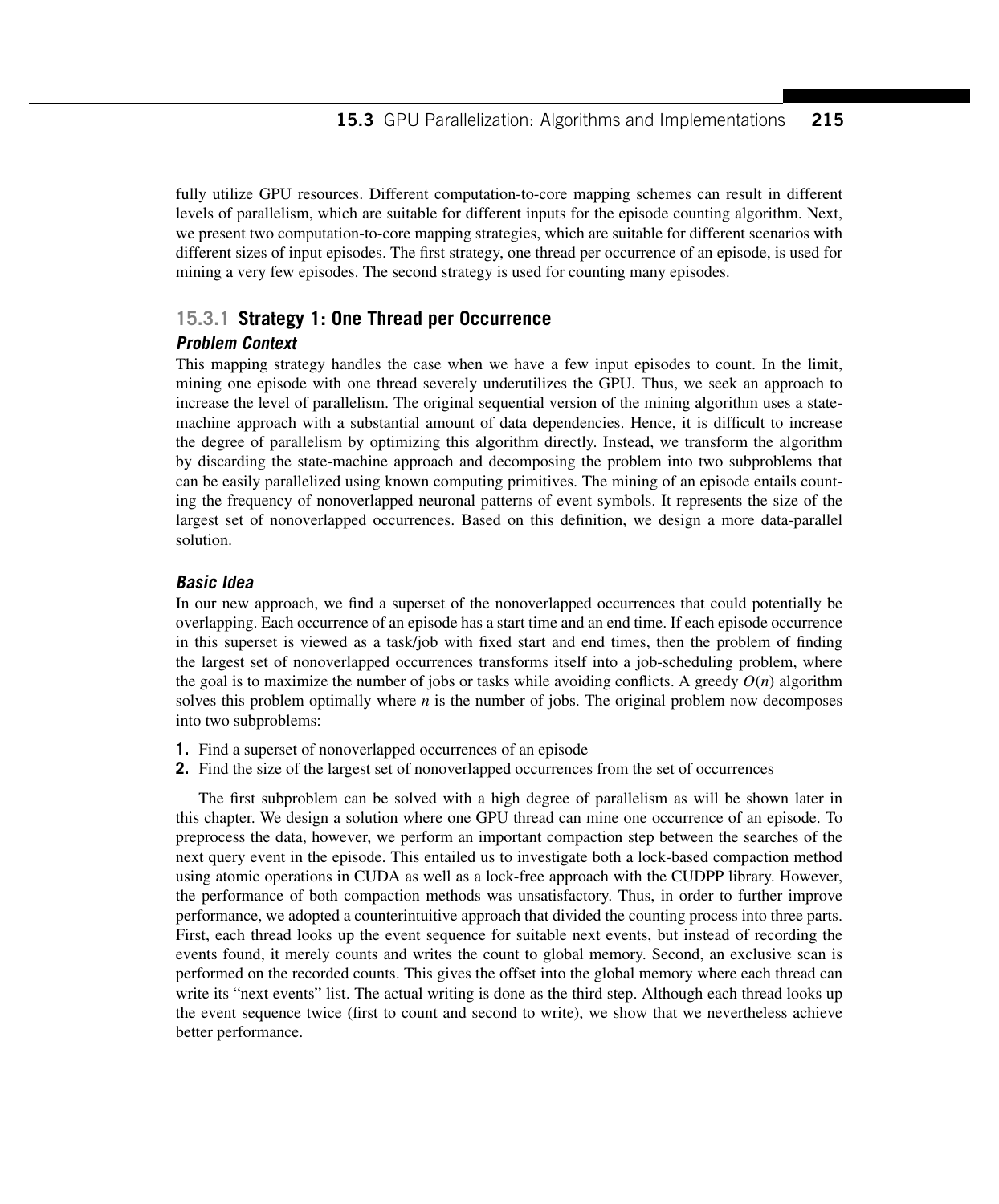The second subproblem is the same as the task or interval scheduling problem where tasks have fixed times. A fast greedy algorithm is well known to solve the problem optimally.

## *Algorithmic Improvements*

We first preprocess the entire event stream, noting the positions of events of each event type. Then, for a given episode, beginning with the list of occurrences of the start event type in the episode, we find occurrences satisfying the temporal constraints in parallel. Finally, we collect and remove overlapped occurrences in one pass. The greedy algorithm for removing overlaps requires the occurrences to be sorted by end time, and the algorithm proceeds as shown in Algorithm 2. Here, for every set of consecutive occurrences, if the start time is after the end time of the last selected occurrence, then we select this occurrence; otherwise, we skip it and go to the next occurrence.

Next, we explore different approaches of solving the first subproblem, as presented earlier. The aim here is to find a superset of nonoverlapped occurrences in parallel. The basic idea is to start with all events of the first event-type in parallel for a given episode and find occurrences of the episode starting at each of these events. There can be several different ways in which this can be done. We shall present two approaches that showed the most performance improvement. We shall use the episode  $A \stackrel{(5-10]}{\rightarrow}$  $B \overset{(5-10)}{\rightarrow} C$  as our running example and explain each of the counting strategies using this example. This example episode specifies event occurrences where an event *A* is to be followed by an event *B* within 5–10 ms and event *B* is to be followed by an event *C* within 5–10 ms delay. Note again that the delays have both a lower and an upper bound.

## Parallel Local Tracking

In the preprocessing step, we have noted the locations of each of the event-types in the data. In the counting step, we launch as many threads as there are events in the event stream of the start event type (of the episode). In our running example these are all events of type *A*. Each thread searches the event stream starting at one of these events of type *A* and looks for an event of type *B* that satisfies the inter event time constraint (5 – 10]; that is,  $5 < t_{B_i} - t_{A_i} \le 10$  where *i*,*j* are the indices of the events of type *A* and *B*. One thread can find multiple *B*'s for the same *A*. These are recorded in a preallocated array assigned to each thread. Once all the events of type *B* (with an *A* before them) have been collected by the threads (in parallel), we need to compact these newfound events into a contiguous array/list. This is necessary because in the next kernel launch we will find all the events of type *C* that satisfy the interevent constraints with this set of *B*'s. This is illustrated in Figure 15.3.

**Algorithm 2:** Obtaining the Largest Set of Nonoverlapped Occurrences.

**Input:** List C of occurrences with start and end times  $(s_i, e_i)$  sorted by end time,  $e_i$ .

**Output:** Size of the largest set of nonoverlapped occurrences. Initialize *count*  $= 0$  $prev_e = 0$ **for all**  $(s_i, e_i) \in C$  **do if**  $prev_e < s_i$  **then**  $prev_e = e_i$ ; *count* = *count* + 1 return *count*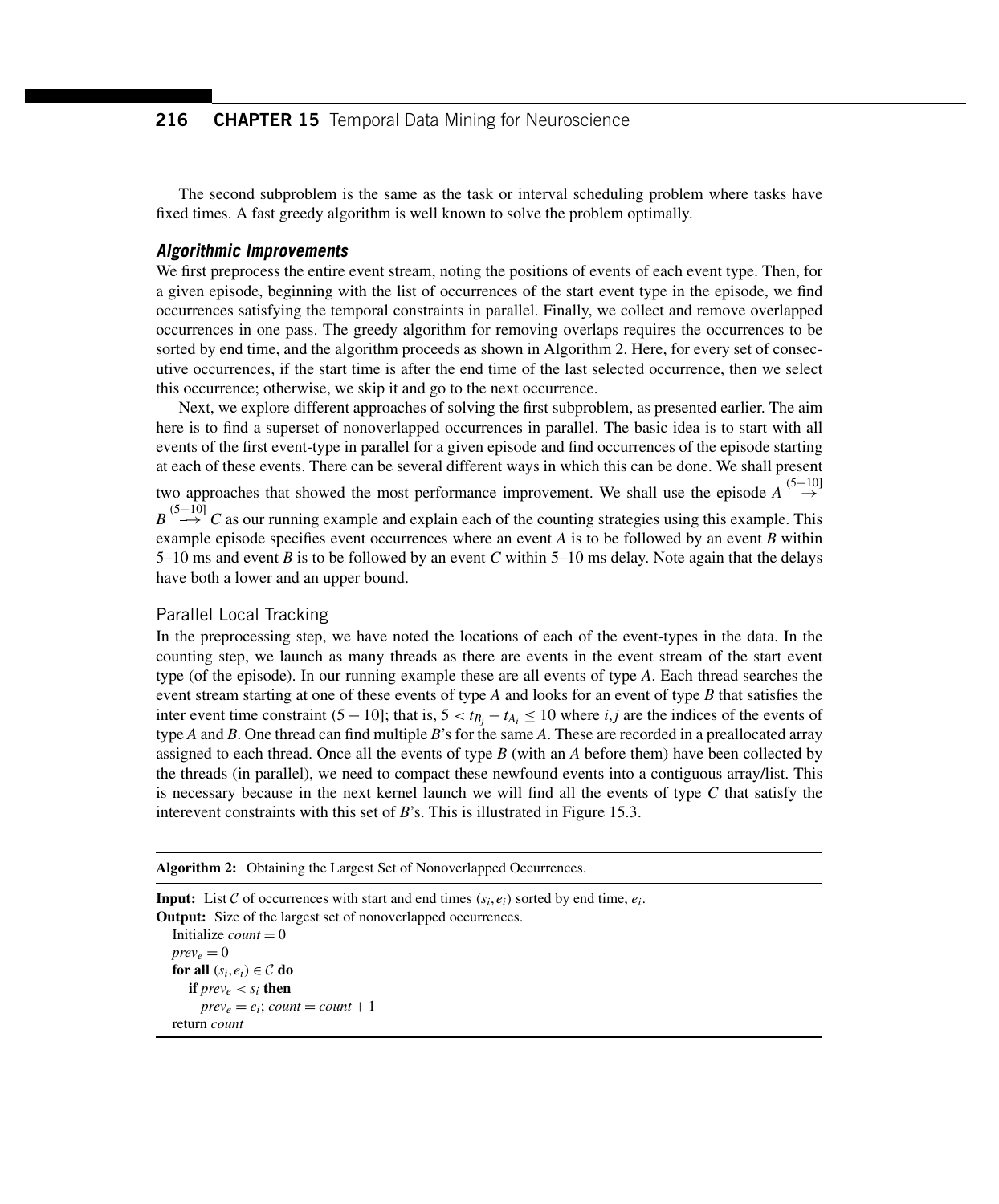

#### **FIGURE 15.3**

Illustration of the parallel local tracking algorithm (i.e., Algorithm 3), showing two iterations for the episode  $A \rightarrow B \rightarrow C$  with implicit interevent constraints. Note that each thread can find multiple next events. Furthermore, a thread stops scanning the event sequence when event times go past the upper bound of the interevent constraint.

#### **Algorithm 3:** Kernel for Parallel Local Tracking.

**Input:** Iteration number *i*, Episode α, α[*i*]: *i th* event-type in α, Index list *I*α[*i*], Data sequence *S*. **Output:**  $I_{\alpha[i+1]}$ : Indices of events of type  $\alpha[i+1]$ . **for all** threads with distinct identifiers *tid* **do** Scan *S* starting at event *I*<sub>α</sub>[*i*][*tid*] for event-type  $\alpha[i+1]$  satisfying inter-event constraint  $(t_{low}^{(i)}, t_{high}^{(i)})$ . Record all such events of type  $\alpha[i+1]$ . Compact all found events into the list  $I_{\alpha[i+1]}$ .  $I_{\alpha[i+1]}$ 

Algorithm 3 presents the work done in each kernel launch. In order to obtain the complete set of occurrences of an episode, we need to launch the kernel  $N - 1$  times where  $N$  is the size of an episode. The list of qualifying events found in the *i*<sup>th</sup> iteration is passed as input to the next iteration. Some amount of bookkeeping is also done to keep track of the start and end times of an occurrence. After this phase of parallel local tracking is completed, the nonoverlapped count is obtained using Algorithm 2. The compaction step in Algorithm 3 presents a challenge because it requires concurrent updates into a global array.

#### *Implementation Notes*

#### Lock-Based Compaction

NVIDIA graphics cards with CUDA compute capability 1.3 support atomic operations on shared and global memory. Here, we use atomic operations to perform compaction of the output array into the global memory. After the counting step, each thread has a list of next events. Subsequently, each thread adds the size of its next events list to the block-level counter using an atomic add operation and, in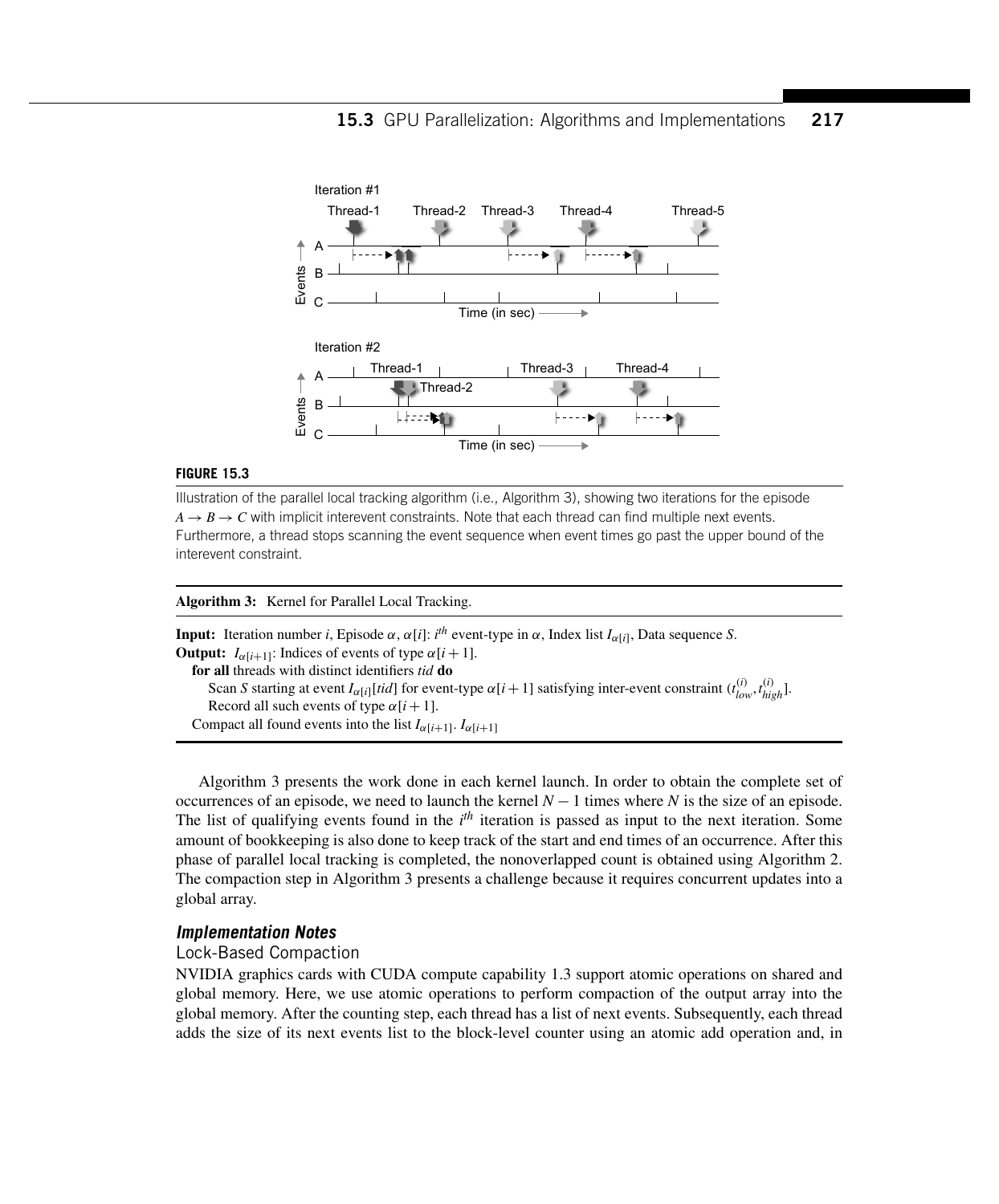return, obtains a local offset (which is the previous value of the block-level counter). After all threads in a block have updated the block-level counter, one thread from a block updates the global counter by adding the value of the block-level counter to it and, as before, obtains the offset into global memory. Now, all threads in the block can collaboratively write into the correct position in the global memory (resulting in overall compaction). A schematic for this operation is shown for two blocks in Figure 15.4. In the results section, we refer to this method as *AtomicCompact*.

Because there is no guarantee for the order of atomic operations, this procedure requires sorting. The complete occurrences need to be sorted by end time for Algorithm 2 to produce the correct result.

## Lock-Free Compaction

Prefix scan is known to be a general-purpose, data-parallel primitive that is a useful building block for algorithms in a broad range of applications. Given a vector of data elements  $[x_0, x_1, x_2,...]$ , an associative binary function  $\oplus$  and an identity element *i*, exclusive prefix scan returns  $[i, x_0, x_0 \oplus x_1, x_0 \oplus x_2]$  $x_1 \oplus x_2,...$ ]. The first parallel prefix-scan algorithm was proposed in 1962 [4]. With increasing interest in general-purpose computing on the GPU (GPGPU), several implementations of scan algorithms have been proposed for the GPU, the most recent ones being [2] and [7]. The latter implementation is available as the *CUDPP: CUDA Data Parallel Primitives Library* and forms part of the CUDA SDK distribution.

Our lock-free compaction is based on prefix sum, and we reuse the implementation from the CUDPP library. Because the scan-based operation guarantees ordering, we modify our counting procedure to count occurrences backward starting from the last event. This results in the final set of occurrences to be automatically ordered by end time and therefore completely eliminates the need for sorting (as required by the approach based on atomic operations).

The CUDPP library provides a compact function that takes an array *din*, an array of 1/0 flags, and returns a compacted array *dout* of corresponding only the "valid" values from *din* (it internally uses cudppScan). In order to use this, our counting kernel is now split into three kernel calls. Each thread



#### **FIGURE 15.4**

Illustration of output compaction using atomicAdd operations. Note that we use atomic operations at both block and global level. These operations return the correct offset into global memory for each thread to write its next-event list into.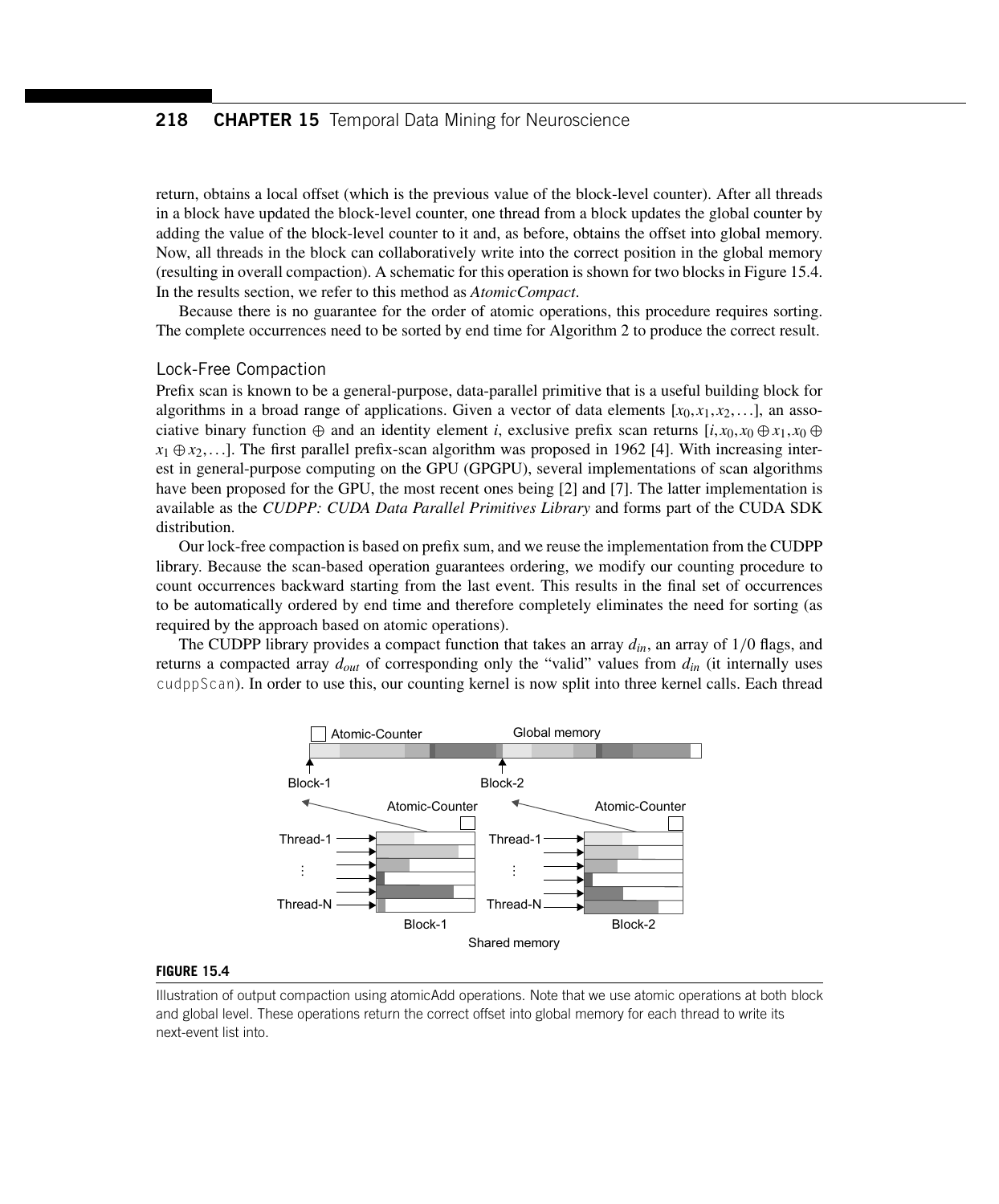is allocated a fixed portion of a larger array in global memory for its next events list. In the first kernel, each thread finds its events and fills up its next-events list in global memory. The cudppCompact function, implemented as two GPU kernel calls, compacts the large array to obtain the global list of next-events. A difficulty of this approach is that the array on which cudppCompact operates is very large, resulting in a scattered memory access pattern. We refer to this method as *CudppCompact*.

In order to further improve performance, we adopt a counterintuitive approach. We again divide the counting process into three parts. First, each thread looks up the event sequence for suitable next events but instead of recording the events found, it merely counts and writes the count to global memory. Then, an exclusive scan is performed on the recorded counts. This gives the offset into the global memory where each thread can write its next-events list. The actual writing is done as the third step. Although each thread looks up the event sequence twice (first to count, and second to write), we show that we nevertheless achieve better performance. This entire procedure is illustrated in Figure 15.5. We refer to this method of compaction as *CountScanWrite* in the ensuing results section.

Note that prefix scan is essentially a sequential operator applied from left to right to an array. Hence, the memory writes operations into memory locations generated by prefix scan preserve order. The sorting step (i.e., sorting occurrences by end time) required in the lock-based compaction can be completely avoided by counting occurrences backward, starting from the last event type in the episode.

## **15.3.2 Strategy 2: A Two-Pass Elimination Approach**

## *Problem Context*

When mining a large number of input episodes, we can simply assign one GPU thread for each episode. Because there are enough episodes, the GPU computing resource will be fully utilized. The statemachine-based algorithm is very complex and requires a large amount of shared memory and a large number of GPU registers for each GPU thread. For example, if the length of the query is 5, each thread requires 220 bytes of shared memory and 97 bytes of register file. It means that only 32 threads can be allocated on a GPU multiprocessor, which has 16 kB of shared memory and register file. As each thread



#### **FIGURE 15.5**

An illustration of output compaction using the scan primitive. Each iteration is broken into three kernel calls: Counting the number of next events, using scan to compute offset into global memory, and finally launching count-procedure again but this time allowing write operations to the global memory.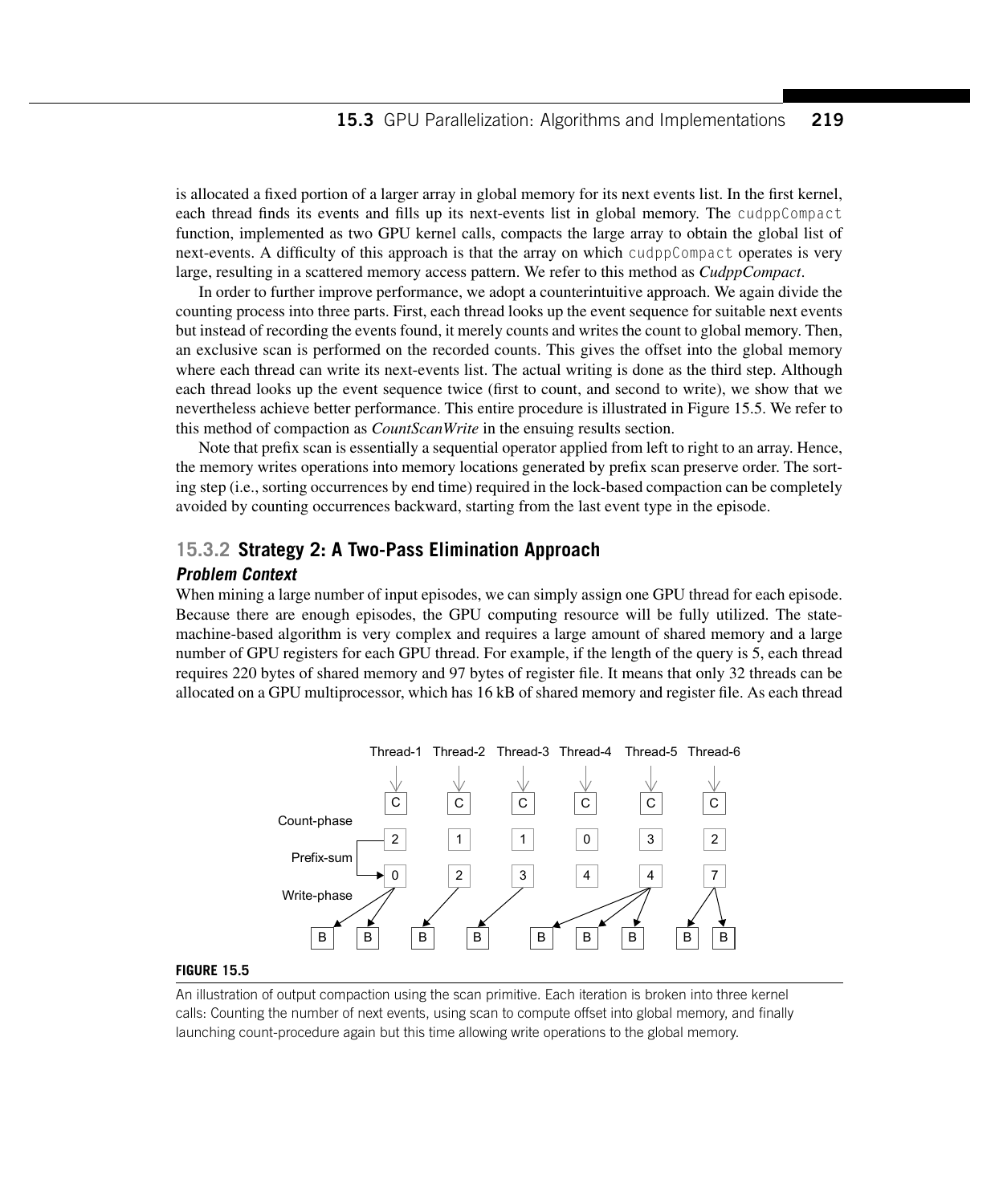requires more resources, fewer threads can run on GPU at the same time, resulting in longer execution time for each thread.

## *Basic Idea*

To address this problem, we sought to reduce the complexity of the algorithm without losing correctness. Our idea was to use a simpler algorithm that we call *PreElim* to eliminate most of the nonsupported episodes, and only use the more complex algorithm to determine if the rest of the episode is supported or not. To introduce the algorithm *PreElim*, we consider the solution to a slightly relaxed problem, which plays an important role in our two-pass elimination approach. In this approach, algorithm *PreElim* is simpler and runs faster than the more complex algorithm because it reduces the time complexity of the interevent constraint. As a result, when the number of episodes is very large and the number of episodes culled in the first pass is also large, the performance of our two-pass elimination algorithm is significantly better than the more complex original algorithm.

### *Algorithmic Improvements*

## Less-Constrained Mining: Algorithm *PreElim*

Let us consider a constrained version of Problem 1. Instead of enforcing both lower limits and upper limits on interevent constraints, we design a counting solution that enforces only upper limits.

Let  $\alpha'$  be an episode with the same event types as in  $\alpha$ , where  $\alpha$  uses the original episode definition from Problem 1. The lower bounds on the interevent constraints in  $\alpha$  are relaxed for  $\alpha'$  as shown here.

$$
\alpha' = \langle E_{(1)}^{(0, t_{high}^{(1)})} E_{(2)} \dots \xrightarrow{(0, t_{high}^{(N-1)})} E_{(N)} \rangle
$$
\n(15.1)

**Observation 1** In Algorithm 1, if lower-bounds of interevent constraints in episode  $\alpha$  are relaxed as  $\alpha'$ , the list size of  $s[k], 1 \leq k \leq N$  can be reduced to 1.

**Proof.** In Algorithm 1, when an event of type  $E_{(k)}$  is seen at time *t* while going down the event sequence,  $s[E_{(k-1)}]$  is looked up for at least one  $t_i^{k-1}$ , such that  $t - t_i^{k-1} \in (0, t_{high}^{(k-1)}]$ . Note that  $t_i^{k-1}$  represents the  $i^{th}$ entry of *s*[ $E_{(k-1)}$ ] corresponding the  $(k-1)$ <sup>th</sup> event-type in  $\alpha$ .

Let  $s[E_{(k-1)}] = \{t_1^{k-1} \dots t_m^{k-1}\}\$  and  $t_i^{k-1}$  be the first entry that satisfies the interevent constraint  $(0, t_{high}^{(k-1)}]$ , i.e.,

$$
0 < t - t_i^{k-1} \le t_{high}^{(k-1)} \tag{15.2}
$$

Also Eq. 15.3 below follows from the fact that  $t_i^{k-1}$  is the first entry in  $s[E_{(k-1)}]$  matching the time constraint.

$$
t_i^{k-1} < t_j^{k-1} \le t, \forall j \in \{i+1 \dots m\} \tag{15.3}
$$

From Eq. 15.2 and Eq. 15.3, Eq. 15.4 follows.

$$
0 < t - t_j^{k-1} \le t_{high}^{(k-1)}, \forall j \in \{i+1...m\}
$$
 (15.4)

This shows that every entry in  $s[E_{(k-1)}]$  following  $t_i^{k-1}$  also satisfies the interevent constraint. This follows from the relaxation of the lower bound. Therefore, it is sufficient to keep only the latest time stamp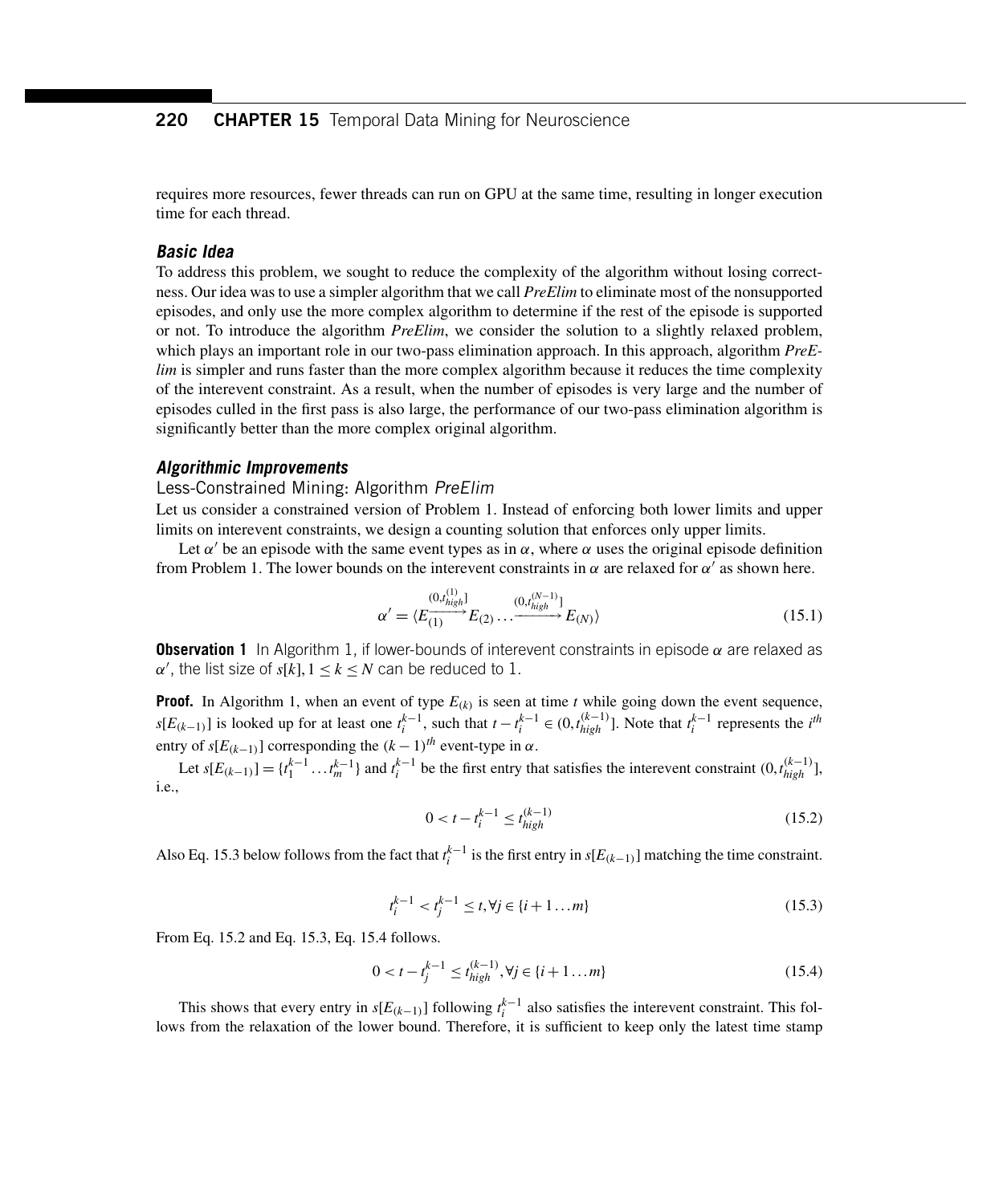**Algorithm 4:** Less-Constrained Mining: *PreElim.*

**Input:** Candidate episode  $\alpha = \langle E_{(1)} \stackrel{(0,t_{high}^{(1)})}{\longrightarrow} \dots E_{(N)} \rangle$  is a *N*-node episode, event sequence  $S = \{(E_i, t_i)\}, i \in \{1 \dots n\}.$ **Output:** Count of nonoverlapped occurrences of  $\alpha$ 1: *count* = 0;  $s = \frac{\pi}{4}$  //List of  $|\alpha|$  time stamps 2: **for all**  $(E, t) \in S$  **do**<br>3: **for**  $i = |\alpha|$  to 1 **d** 3: **for**  $i = |\alpha|$  to 1 **do**<br>4:  $E_{(i)} = i^{th}$  event 4:  $E_{(i)} = i^{th}$  event type  $\in \alpha$ 5: **if**  $E = E_{(i)}$  **then**<br>6: *i***<sub>nney</sub>**  $= i - 1$ 6:  $i_{prev} = i - 1$ <br>7: **if**  $i > 1$  then if  $i > 1$  then 8: **if**  $t - s[i_{prev}] \le t_{high}^{(i_{prev})}$  **then** 9: **if**  $i = |\alpha|$  **then**<br>10: **count** + +; 10:  $count + +$ ;  $s = []$ ; **break** Line: 1.3.2 11: **else** 12:  $s[i] = t$ <br>13: **else** 13: **else** 14:  $s[i] = t$ 15: **Output**: count

 $t_m^{k-1}$  only in *s*[*E*<sub>(*k*−1)</sub>] because it can serve the purpose for itself and all entries above/before it, thus reducing  $s[E_{(k-1)}]$  to a single time stamp rather than a list (as in Algorithm 1).

**Combined Algorithm: Two-Pass Elimination.** Now, we can return to the original mining problem (with both upper and lower bounds). By combining Algorithm *PreElim* with our hybrid algorithm, we can develop a two-pass elimination approach that can deal with the cases on which the hybrid algorithm cannot be executed. The two-pass elimination algorithm is as follows:

**Algorithm 5:** Two-Pass Elimination Algorithm.

- 1: (First pass) For each episode  $\alpha$ , run *PreElim* on its less-constrained counterpart,  $\alpha'$ .
- 2: Eliminate every episode  $\alpha$ , if  $count(\alpha') < CTh$ , where *CTh* is the support count threshold.
- 3: (Second Pass) Run the hybrid algorithm on each remaining episode,  $\alpha$ , with both interevent constraints enforced.

The two-pass elimination algorithm yields the correct solution for Problem 1. Although the set of episodes mined under the less constrained version are not a superset of those mined under the original problem definition, we can show the following result:

**Theorem 1**  $count(\alpha') \geq count(\alpha)$ , i.e., the count obtained from Algorithm PreElim is an upperbound on the count obtained from the hybrid algorithm.

**Proof.** Let *h* be an occurrence of  $\alpha$ . Note that *h* is a map from event types in  $\alpha$  to events in the data sequence *S*. Let the time stamps for each event type in *h* be  $\{t^{(1)} \dots t^{(k)}\}$ . Since *h* is an occurrence of  $\alpha$ , it follows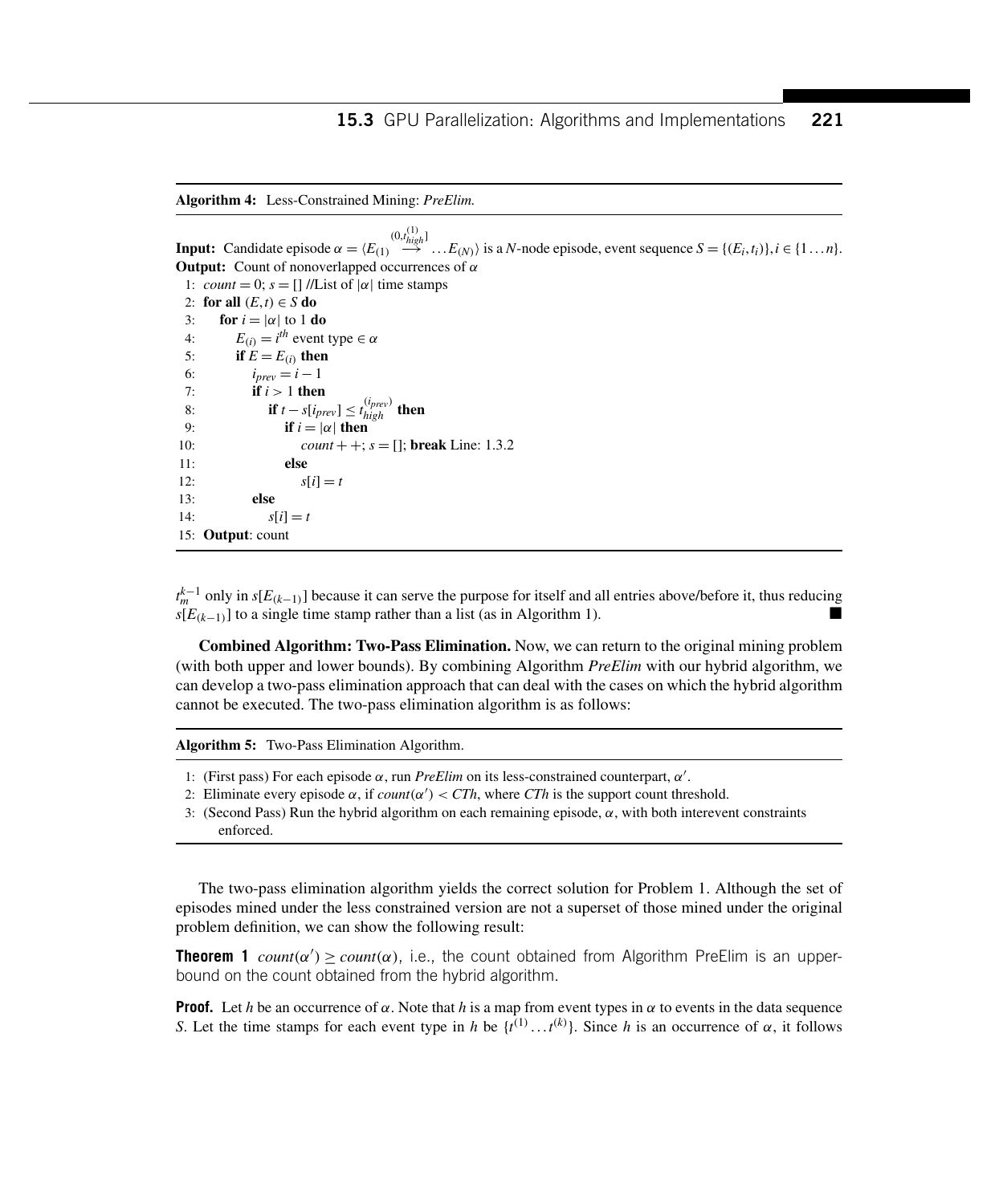that

$$
t_{low}^i < t^{(i)} - t^{(i-1)} \le t_{high}^i, \forall i \in \{1...k-1\}
$$
\n(15.5)

Note that  $t_{low}^i > 0$ . The inequality in Eq. 15.5 still holds after we replace  $t_{low}^i$  with 0 to get Eq. 15.6.

$$
0 < t^{(i)} - t^{(i-1)} \le t_{high}^i, \forall i \in \{1...k-1\}
$$
\n(15.6)

The preceding corresponds to the relaxed interevent constraint in  $\alpha'$ . Therefore, every occurrence of  $\alpha$  is also an occurrence of  $\alpha'$ , but the opposite may not be true. Hence, we have that  $count(\alpha') \geq count(\alpha)$ .

In our two-pass elimination approach, algorithm *PreElim* is less complex and runs faster than the hybrid algorithm because it reduces the time complexity of the interevent constraint check from  $O(|s[E(k-1)]|)$  to  $O(1)$ . Therefore, the performance of the two-pass elimination algorithm is significantly better than the hybrid algorithm when the number of episodes is very large and the number of episodes culled in the first pass is also large, as shown by our experimental results described next.

# **15.4 EXPERIMENTAL RESULTS**

## **15.4.1 Datasets and Testbed**

Our datasets are drawn from both mathematical models of spiking neurons as well as real datasets gathered by Wagenar *et al.* [8] in their analysis of cortical cultures. Both these sources of data are described in detail in [6]. The mathematical model involves 26 neurons (event types) whose activity is modeled via inhomogeneous Poisson processes. Each neuron has a basal firing rate of 20 Hz and two causal chains of connections — one short and one long — are embedded in the data. This dataset (*Sym26*) involves 60 seconds with 50,000 events. The real datasets (*2-1-33, 2-1-34, 2-1-35*) observe dissociated cultures on days 33, 34, and 35 from over five weeks of development. The original goal of this study was to characterize bursty behavior of neurons during development.

We evaluated the performance of our GPU algorithms on a machine equipped with Intel Core 2 Quad 2.33 GHz and 4 GB of system memory. We used a NVIDIA GTX280 GPU, which has 240 processor cores with a 1.3 GHz clock for each core and 1 GB of device memory.

## **15.4.2 Performance of the One Thread per Occurrence**

The best GPU implementation is compared with the CPU by counting a single episode. This is the case where the GPU was weakest in previous attempts, owing to the lack of parallelization when the episodes are few.

In terms of the performance of our best GPU method, we achieve a 6x speedup over the CPU implementation on the largest dataset, as shown in Figure 15.6.

Figure 15.7 contains the timing information of three compaction methods of our redesigned GPU algorithm with varying episode length. Compaction using CUDPP is the slowest of the GPU implementations, owing to its method of compaction. It requires each data element to be either in or out of the final compaction and does not allow for compaction of groups of elements. For small episode lengths, the *CountScanWrite* approach is best because sorting can be completely avoided. However, with longer episode lengths, compaction using lock-based operators shows the best performance. This method of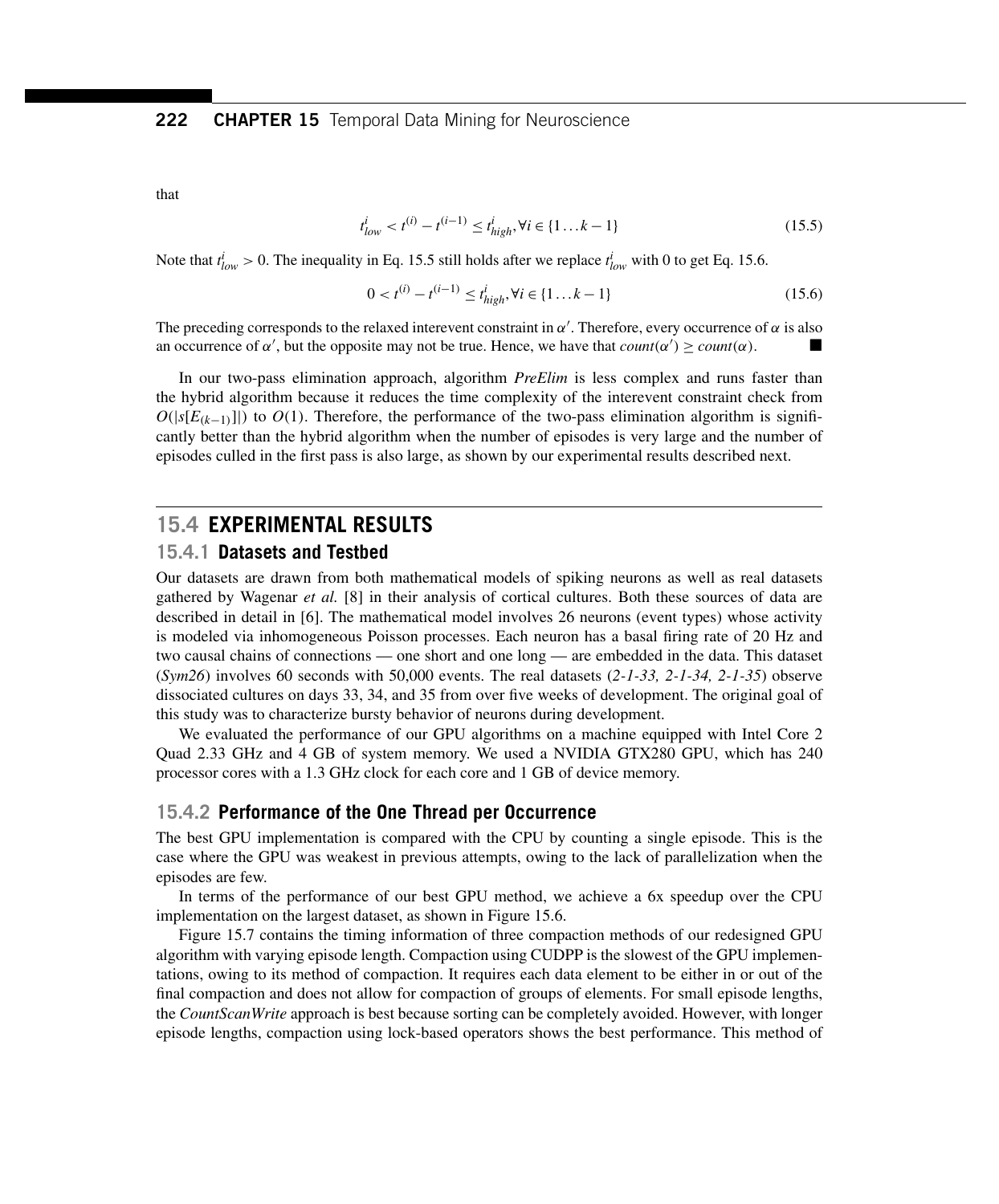

## **FIGURE 15.6**

Performance comparison of the CPU and best GPU implementation, counting a single episode in datasets 1 through 8.



## **FIGURE 15.7**

Performance of algorithms with varying episode length in dataset 1.

compaction avoids the need to perform a scan and a write at each iteration, at the cost of sorting the elements at the end. The execution time of the *AtomicCompact* is nearly unaffected by episode length, which seems counterintuitive because each level requires a kernel launch. However, each iteration also decreases the total number of episodes to sort and schedule at the end of the algorithm. Therefore, the cost of extra kernel invocations is offset by the final number of potential episodes to sort and schedule.

We find that counting time is related to episode frequency, as shown in Figure 15.8. There is a linear trend, with episodes of higher frequency requiring more counting time. The lock-free compaction methods follow an expected trend of slowly increasing running time because there are more potential episodes to track. The method that exhibits an odd trend is the lock-based compaction, *AtomicCompact*. As the frequency of the episode increases, there are more potential episodes to sort and schedule. The running time of the method becomes dominated by the sorting time as the episode frequency increases.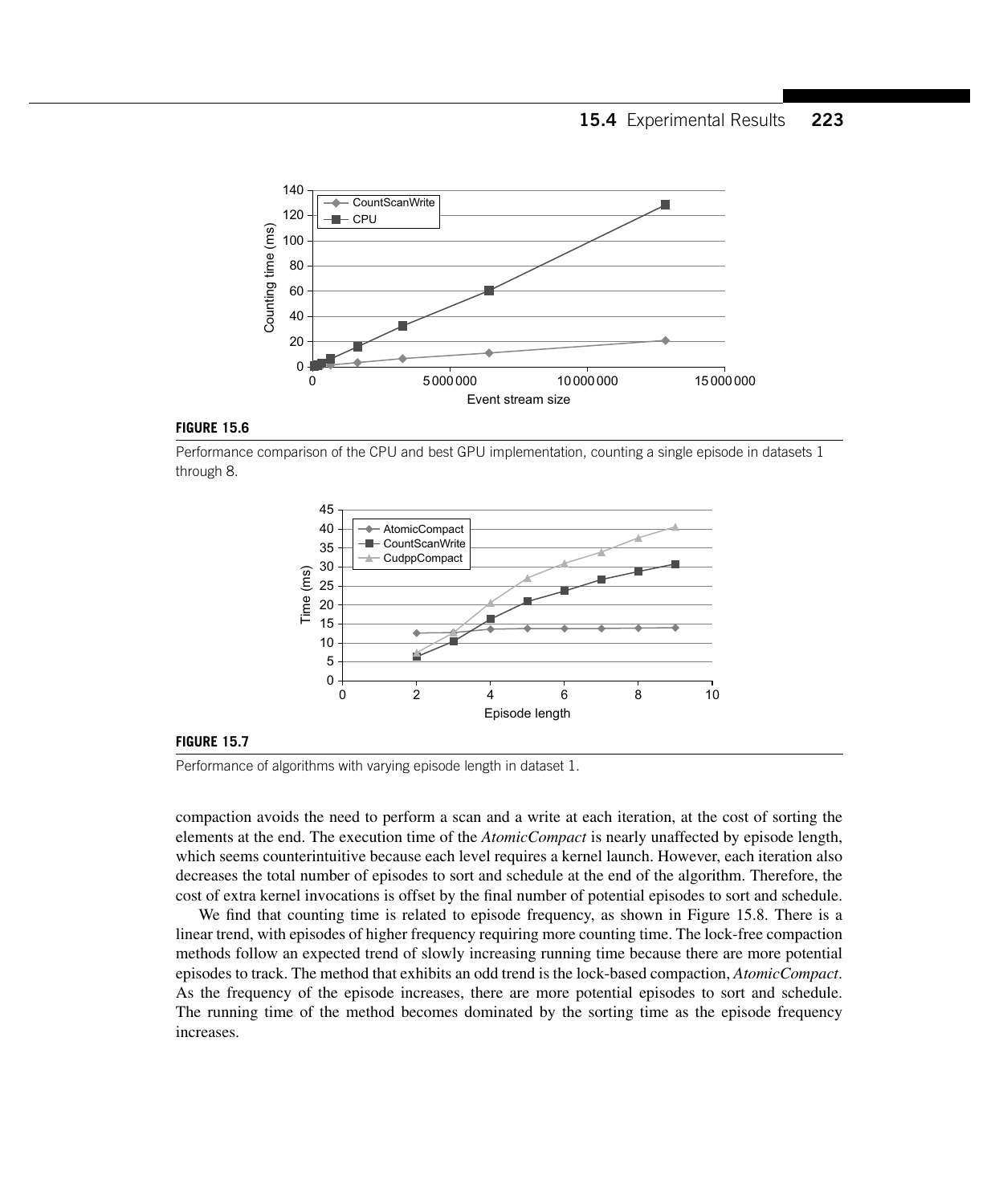

## **FIGURE 15.8**

Performance of algorithms with varying episode frequency in dataset 1.

Another feature of Figure 15.8 that requires explanation is the bump where the episode frequency is slightly greater than 80,000. This is because it is not the final nonoverlapped count that affects the running time; it is the total number of overlapped episodes found before the scheduling algorithm is applied to remove overlaps. The x-axis is displaying nonoverlapped episode frequency, where the runtime is actually affected more by the overlapped episode frequency.

We used the CUDA Visual Profiler on the other GPU methods. They had similar profiler results as the *CountScanWrite* method. The reason is that the only bad behavior exhibited by the method is divergent branching, which comes from the tracking step. This tracking step is common to all of the GPU methods of the redesigned algorithm.

## **15.4.3 Performance of the Two-Pass Elimination Algorithm**

The performance of the hybrid algorithm suffers from the requirement of large shared memory and large register file, especially when the episode size is big. So we introduce algorithm *PreElim*, which can eliminate most of the nonsupported episodes and requires much less shared memory and register file, and then the complex hybrid algorithm can be executed on much fewer episodes, resulting in performance gains. The amount of elimination that *PreElim* conducts can greatly affect the execution time at different episode sizes. In segment (a) of Figure 15.9, the *PreElim* algorithm eliminates over 99.9%  $(43,634)$  out of  $(43,656)$  of the episodes of size four. The end result is a speedup of  $3.6\times$  over the hybrid algorithm for this episode size and an overall speedup for this support threshold of  $2.53 \times$ . Speedups for three different datasets at different support thresholds are shown in segment (b) of Figure 15.9 where in every case, the two-pass elimination algorithm outperforms the hybrid algorithm with speedups ranging from  $1.2 \times$  to  $2.8 \times$ .

We also use *CUDA Visual Profiler* to analyze the execution of the hybrid algorithm and *PreElim* algorithm to give a quantitative measurement of how *PreElim* outperforms the hybrid algorithm on the GPU. We have analyzed various GPU performance factors, such as GPU occupancy, coalesced global memory access, shared memory bank conflict, divergent branching, and local memory loads and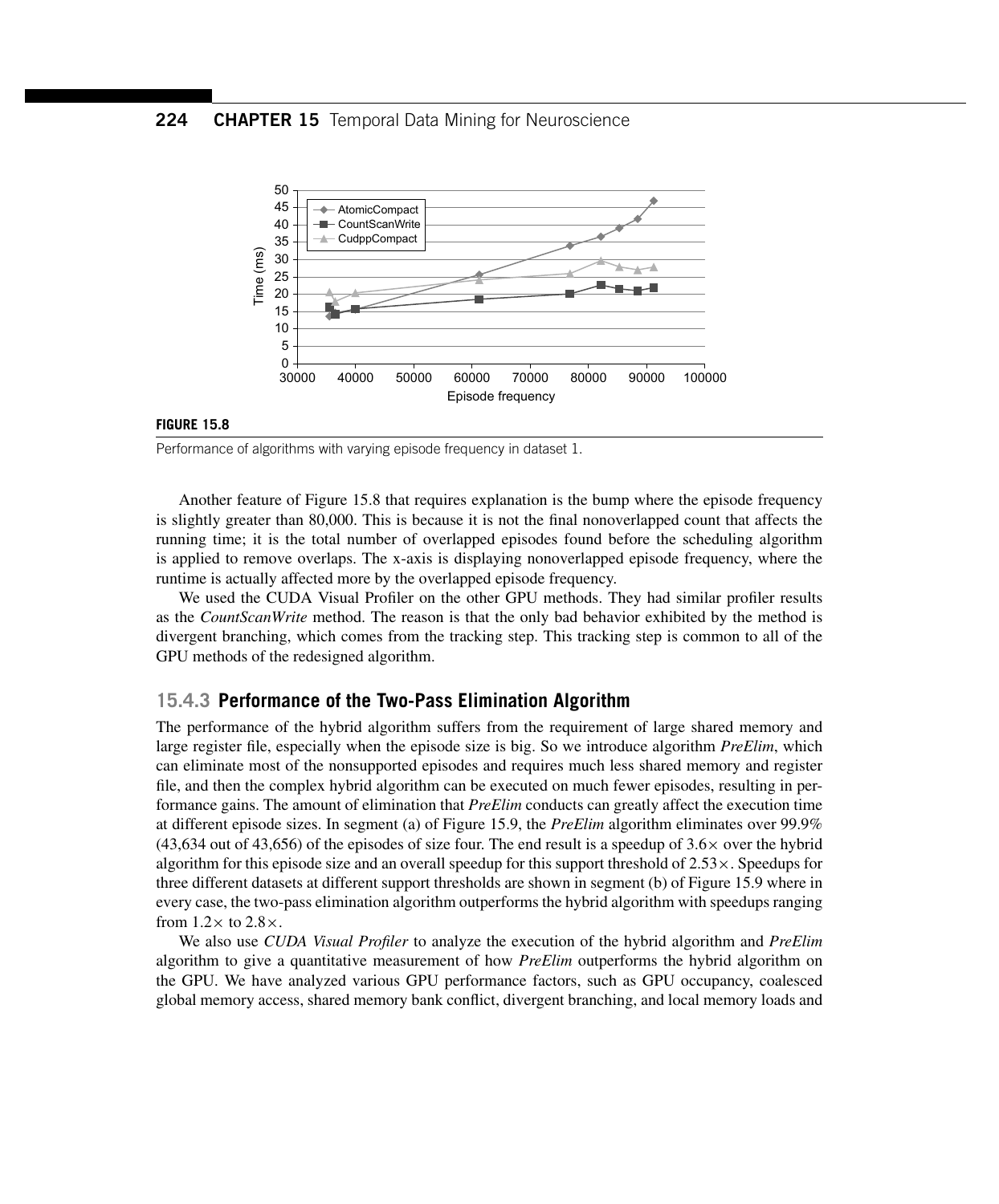**15.4** Experimental Results **225**



#### **FIGURE 15.9**

Execution time and speedup comparison of the hybrid algorithm versus the two-pass elimination algorithm.

stores. We find the last two factors are primarily attributed to the performance difference between the hybrid algorithm and *PreElim* (see Figure 15.10). The hybrid algorithm requires 17 registers and 80 bytes of local memory for each counting thread, whereas *PreElim* algorithm only requires 13 registers and no local memory. Because local memory is used as a supplement for registers and mapped onto global memory space, it is accessed very frequently and has the same high memory latency as global memory. In segment (a) of Figure 15.10, the total amount of local memory access of both the two-pass elimination algorithm and the hybrid algorithm comes from the hybrid algorithm. Because the *PreElim* algorithm eliminates most of the nonsupported episodes and requires no local memory access, the local memory access of the two-pass approach is much less than the one-pass approach when the size of the episode increases. At the size of four, the *PreElim* algorithm eliminates all episode candidates; thus, there is no execution for the hybrid algorithm and no local memory access, resulting in a large performance gain for the two-pass elimination algorithm over the hybrid algorithm. As shown in segment (b) of Figure 15.10, the amount of divergent branching also affects the GPU performance difference between the two-pass elimination algorithm and the hybrid algorithm.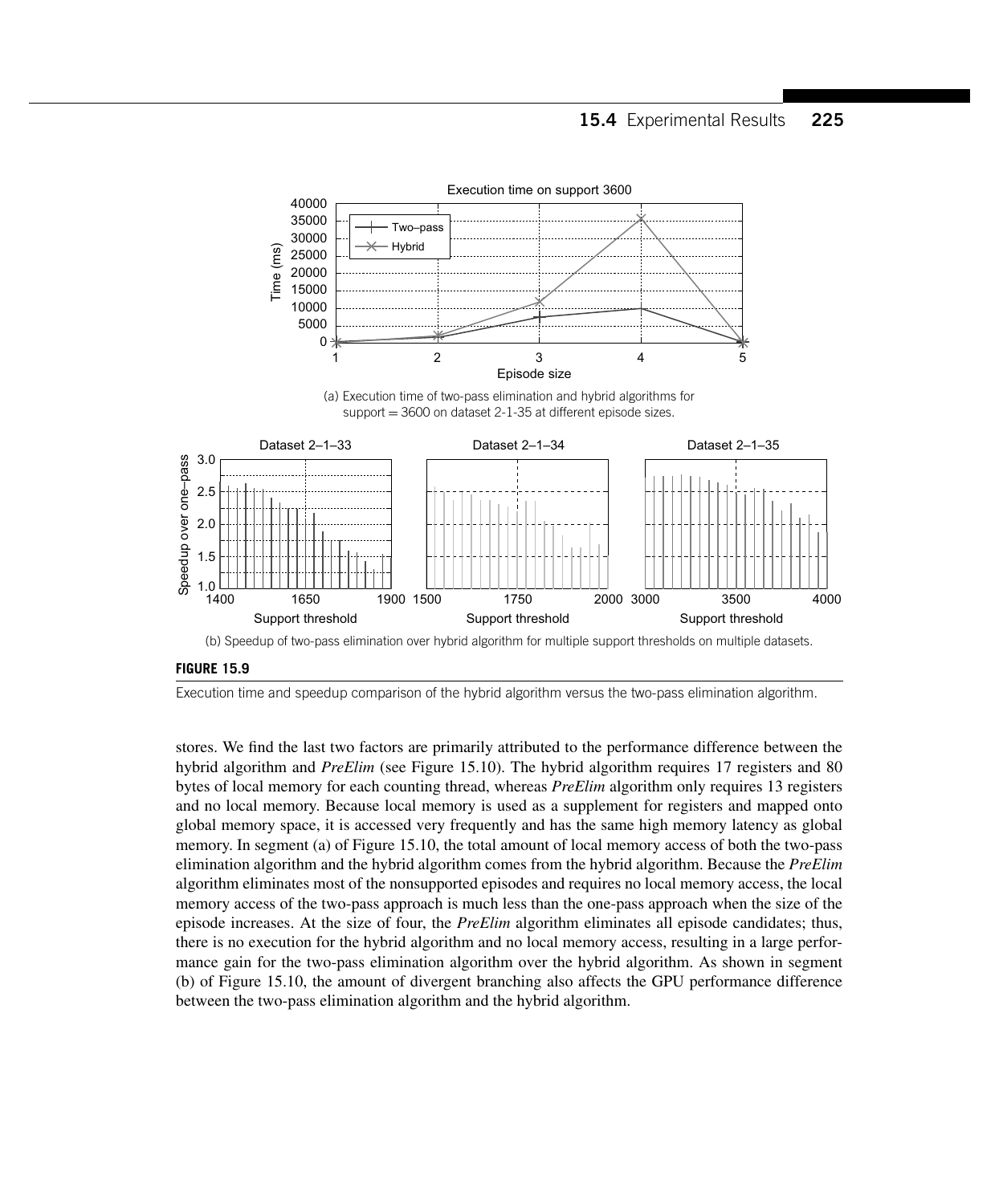

## **FIGURE 15.10**

Comparison between the hybrid algorithm and two-pass elimination algorithm for support threshold 1650 on dataset *2-1-33*. (a) Total number of loads and stores of local memory. (b) Total number of divergent branches.

# **15.5 DISCUSSION**

We have presented a powerful and nontrivial framework for conducting frequent episode mining on GPUs and shown its capabilities for mining neuronal circuits in spike train datasets. For the first time, neuroscientists can enjoy the benefits of data mining algorithms without needing access to costly and specialized clusters of workstations. Our supplementary website (http://neural-code.cs.vt .edu/gpgpu) provides auxiliary plots and videos demonstrating how we can track evolving cultures to reveal the progression of neural development in real time.

Our future work is in four areas. First, our experiences with the neuroscience application have opened up the interesting topic of mapping finite state machine algorithms onto the GPU. A general framework to map any finite state machine algorithm for counting will be extremely powerful not just for neuroscience, but for many other areas such as (massive) sequence analysis in bioinformatics and linguistics. Second, the development of the hybrid algorithm highlights the importance of developing new programming abstractions specifically geared toward data mining on GPUs. Third, we found that the two-pass approach performs significantly better than running the complex counting algorithm over the entire input. The first pass generates an upper bound that helps reduce the input size for the complex second pass, speeding up the entire process. We seek to develop tighter bounds that incorporate more domain-specific information about neuronal firing rates and connectivities. Finally, we wish to integrate more aspects of the application context into our algorithmic pipeline, such as candidate generation, streaming analysis, and rapid "fast-forward" and "slow-play" facilities for visualizing the development of neuronal circuits.